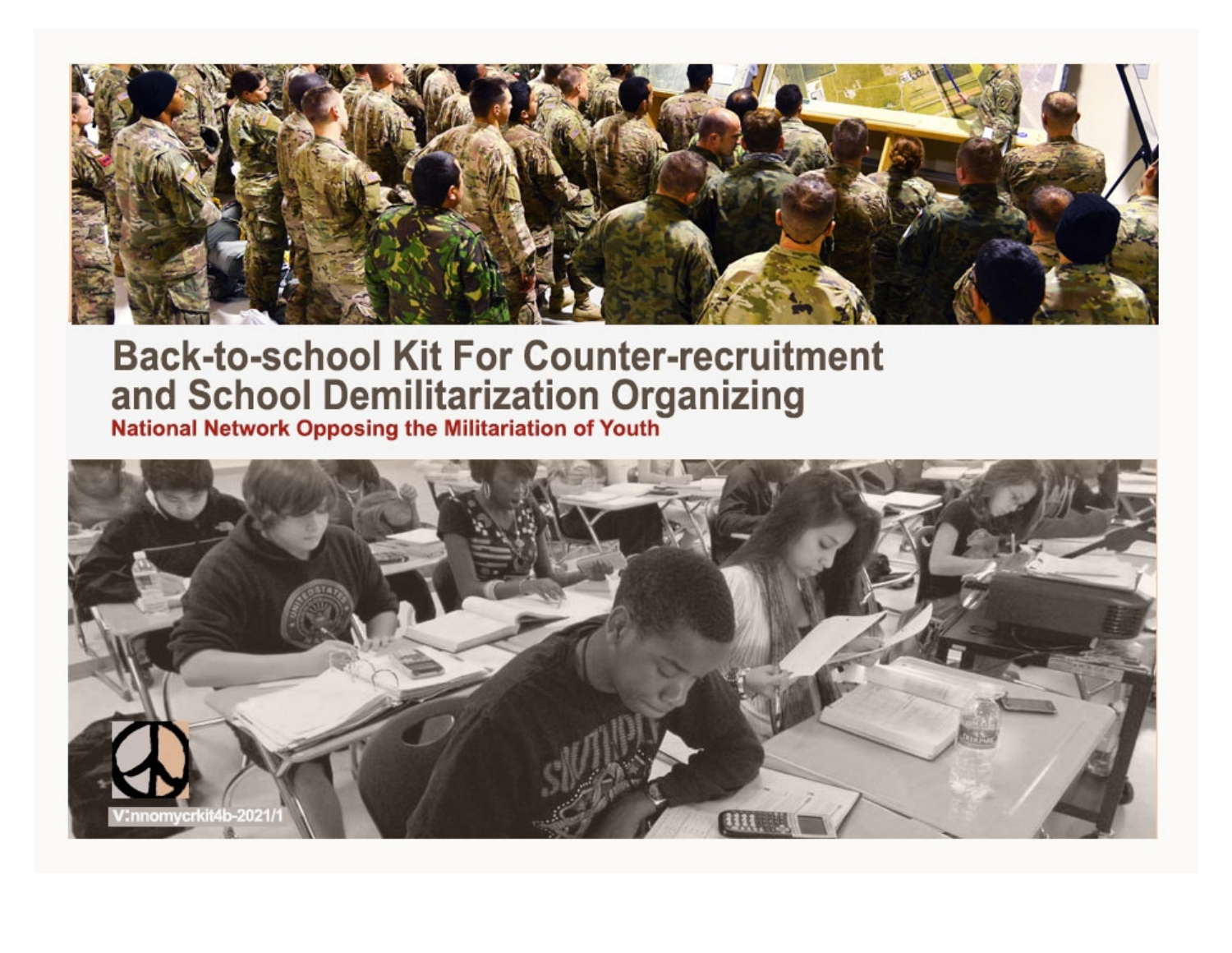# Back‐to‐school Kit for Counter‐recruitment and School Demilitarization Organizing

## **WHAT IS IN THIS KIT?**

The kit is a catalog of basic material useful to educating young people and school personnel about the realities of military enlistment and war. The catalog also includes some information on alternatives to enlistment, as well as items written for organizers seeking to reach out to local schools.

All of the material in this catalog was carefully reviewed for relevancy and accuracy as of the spring of 2018. A task force of knowledgeable organizers did the research. It does not include all of the available literature on this topic because much of what exists is out of date or is no longer being produced by the original sources. Consequently, we focused on identifying items that we felt were basic and most useful for effective organizing and educating. New items may be added to future kits as they become available.

## **HOW TO USE THE KIT**

It's very simple: Read the descriptions in the catalog and then go to the links that are listed to view or download documents that are relevant to your local organizing. In some cases, you will be able to reprint them for local reproduction; or, you will be able to order copies in bulk if they are offered by the original source.

## **HOW THE KIT IS ORGANIZED: The catalog groups items into the following subject categories:**

| Counter-recruitment | <b>Non-military Careers / College and</b><br><b>Service Alternatives</b> | <b>Gender and the Military</b>  | <b>Delayed Entry Program (DEP)</b> |
|---------------------|--------------------------------------------------------------------------|---------------------------------|------------------------------------|
| <b>JROTC</b>        | <b>Privacy (Opt Out Forms/ ASVAB</b><br>etc.                             | <b>Resources for Organizers</b> | <b>NNOMY Contact Information</b>   |

Most of the material is optimized to meet legal equal access standards for distribution by nonstudents inside schools (i.e., it only addresses the realities of military enlistment and war, or presents alternative options). Items are specially marked to indicate if they have content that is not optimized for what the federal courts have allowed or if they are included in the catalog for other special purposes.

## This kit can be viewed online at **<https://nnomy.org/backtoschoolkit/>**

**NOTE: If you wish to print the catalog, be sure to choose the landscape setting in your print menu (i.e., horizontal).**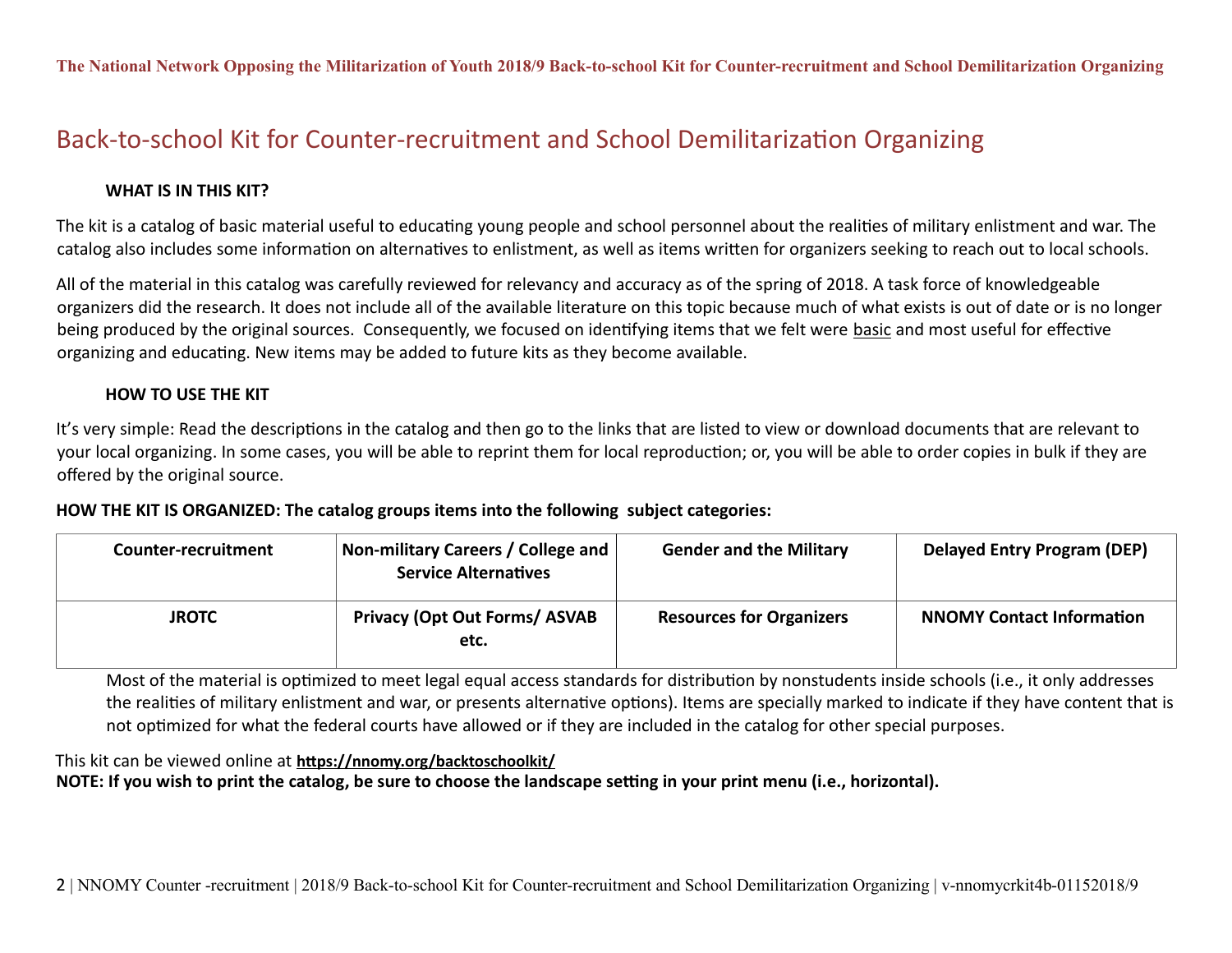## **Catalog of Counter‐recruitment Materials**

NOTES:

\*An item marked with an asterisk (\*) has some content that may fall outside the legal boundaries that apply to general distribution by NONstudents inside schools. Some activists may have used the item with no problem, but it is possible for schools to deny NONstudents equal access to distribute the item.

\*\*An item marked with a double asterisk (\*\*) is not intended for general distribution to students inside schools. It is designed for distribution to school staff or offered here to inform organizers.

## **Counter‐recruitment**

| <b>Title</b>                                                                                                                              | <b>Description</b>                                                                                                                                                                                                            | <b>Link</b>                                                                                                                                                                                                                                                                        |
|-------------------------------------------------------------------------------------------------------------------------------------------|-------------------------------------------------------------------------------------------------------------------------------------------------------------------------------------------------------------------------------|------------------------------------------------------------------------------------------------------------------------------------------------------------------------------------------------------------------------------------------------------------------------------------|
| <b>Before You Enlist</b><br>(video)                                                                                                       | Short video (16 minutes) exploring the dangers and<br>false assumptions about the military. This is the most<br>comprehensive and effective educational video<br>available. Updated 2018. Spanish update expected in<br>2019. | http://www.beforeyouenlist.org                                                                                                                                                                                                                                                     |
| <b>The Military's Not</b><br><b>Just A Job; It's Eight</b><br>Years of Your Life $-$<br><b>ENGLISH and SPANISH</b><br>versions (brochure) | General counter-recruitment brochure for young<br>people, addresses the typical reasons people enlist,<br>questions to ask a recruiter, etc.                                                                                  | http://www.projectyano.org/index.php/literature-and-resources/military-enlistment/28-the-<br>military-s-not-just-a-job<br><b>Order in bulk Here:</b><br>http://bit.ly/8yearsofyourlife                                                                                             |
| <b>Winning the Peace</b>                                                                                                                  | Mobile phone version of The Military's Not Just a Job<br>brochure.                                                                                                                                                            | http://winningthepeace.org/                                                                                                                                                                                                                                                        |
| <b>Winning the Peace</b><br><b>QR</b> code table topper                                                                                   | Place this letter size document in a plexiglass<br>document holder as a tabling display and youth can<br>scan with their cell phones to direct them to the<br>winningthepeace.org mobile phone version.                       | http://nnomy.org/en/resources/downloads/toolkits-guides/578-winning-the-peace-gr-code-<br>table-topper.html<br>You can order a freestanding plexiglass document holder from Grainger Industries online at:<br>http://bit.ly/2NQTa1L or find one in your local office supply store. |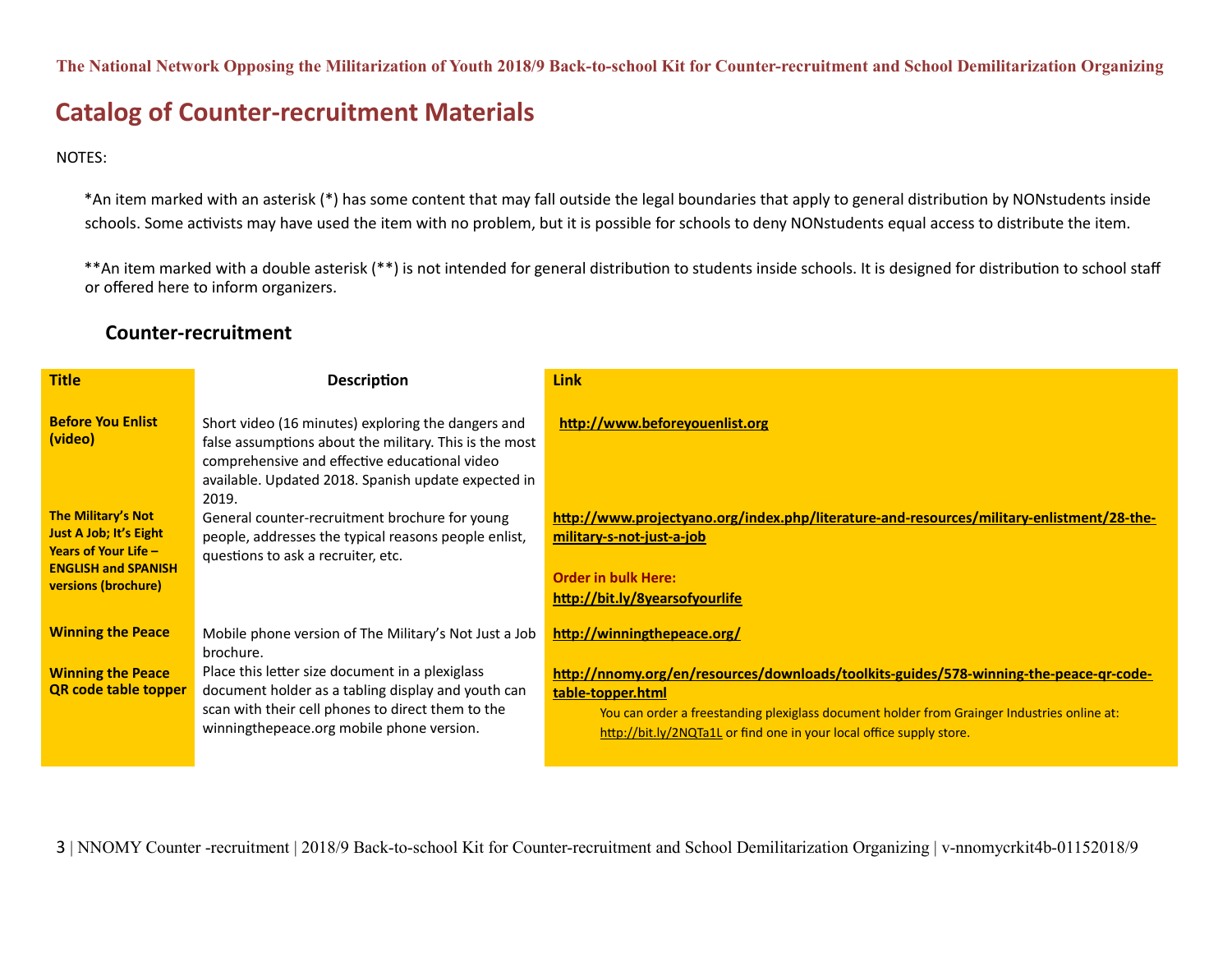| <b>Questions to Consider</b><br>(two-sided palmcard)                                                                  | For high school students or friends who may be<br>considering joining the military. This palmcard is good<br>for mass leafletting, has links to more information. | https://www.warresisters.org/store/questions-consider-palmcard            |
|-----------------------------------------------------------------------------------------------------------------------|-------------------------------------------------------------------------------------------------------------------------------------------------------------------|---------------------------------------------------------------------------|
| <b>Thinking of Joining the</b><br><b>US Military to Gain</b><br>Citizenship? -<br><b>English/Spanish</b>              | Intended for non-citizens looking to join the military for<br>immigration benefits; to let them know what to be<br>aware of before approaching a recruiter.       | http://projectyano.org/pdf/CITIZENSHIP AND ENLISTMENT Span-English.pdf    |
| <b>GI Rights Hotline Cards</b><br>(business card)                                                                     | A card with essential information about service<br>members' rights and contact information for the<br>GI Rights Hotline.                                          | http://girightshotline.org/PDF/Accordion.GI.Rights.pdf                    |
| <b>Military Recruitment:</b><br><b>Information for</b><br><b>School Guidance</b><br><b>Counselors</b><br>(brochure)** | Adapted from an essay by Titus Peachy. Advice on<br>helping students understand all their options. Geared<br>to school counselors.                                | http://www.nwsubpep.org/images/stories/MilitaryRecruitmentCounselorNW.pdf |
| <b>Stg. Abe: The Honest</b><br><b>Recruiter (multi-page)</b>                                                          | The enlistment agreement of the U.S. Armed Forces<br>pointing out many snares along the way.                                                                      | https://quakerhouse.org/wp-content/uploads/2018/05/QH SgtAbeApr2015.pdf   |
| The Post 9/11 GI Bill<br>(brochure)                                                                                   | Explores some of the<br>"gotchas" with the new GI Bill.                                                                                                           | http://bit.ly/nnomypost911gibill                                          |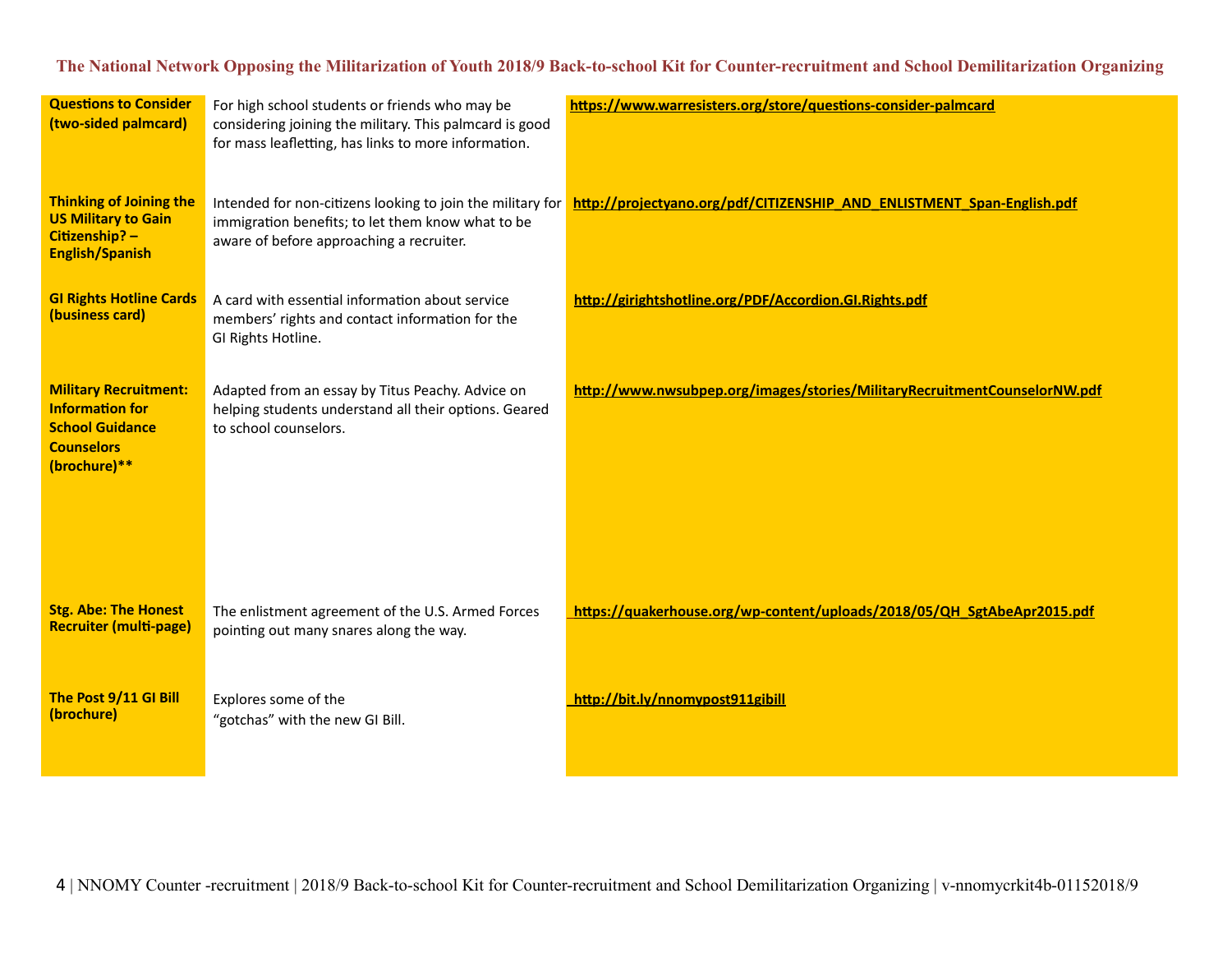| <b>The Ground Truth</b><br>$(video)*$ | (2006) Addresses issues soldiers face after returning<br>from Iraq; e.g., PTSD and inability to meld back into<br>"normal" society. Personal interviews with veterans and<br>family members/friends. Contains some profanity and<br>violent scenes. We suggest you give a copy to<br>classroom instructor to preview for appropriate<br>classroom setting. | http://en.wikipedia.org/wiki/The Ground Truth<br>Trailers online, rent (\$3.99) or buy (Amazon has for \$10). |
|---------------------------------------|------------------------------------------------------------------------------------------------------------------------------------------------------------------------------------------------------------------------------------------------------------------------------------------------------------------------------------------------------------|---------------------------------------------------------------------------------------------------------------|
| <b>Voices of War (video)</b>          | Documentary of experiences by family members and<br>troops from Iraq and Afghanistan<br>Documental sobre la esperencia de familias y sus<br>soldados durante las guerras de Irak y Afghanistan                                                                                                                                                             | https://vimeo.com/72495403<br><b>English version</b><br>https://vimeo.com/72494826<br><b>Spanish version</b>  |

## **Non‐military Career, College and Service Alternatives**

| <b>Title</b>                                                                      | <b>Description</b>                                                                                                                                    | <b>Link</b>                                           |
|-----------------------------------------------------------------------------------|-------------------------------------------------------------------------------------------------------------------------------------------------------|-------------------------------------------------------|
| It's My Life (90-page)<br>booklet)                                                | Provides ideas and guidance for youth looking for career https://www.afsc.org/content/its-my-life<br>paths that are alternatives to military service. |                                                       |
| <b>Peacefulcareers</b>                                                            | Presents ideas for job training, money for college, job<br>placement opportunities without joining the military.                                      | http://www.peacefulcareers.org/                       |
| <b>Careers in</b><br><b>Peacemaking and</b><br><b>Social Change</b><br>(brochure) | Discusses how to make a career choice that is<br>compatible with both income needs and ethical values.                                                | http://projectyano.org/pdf/Carinsochg b white1-04.pdf |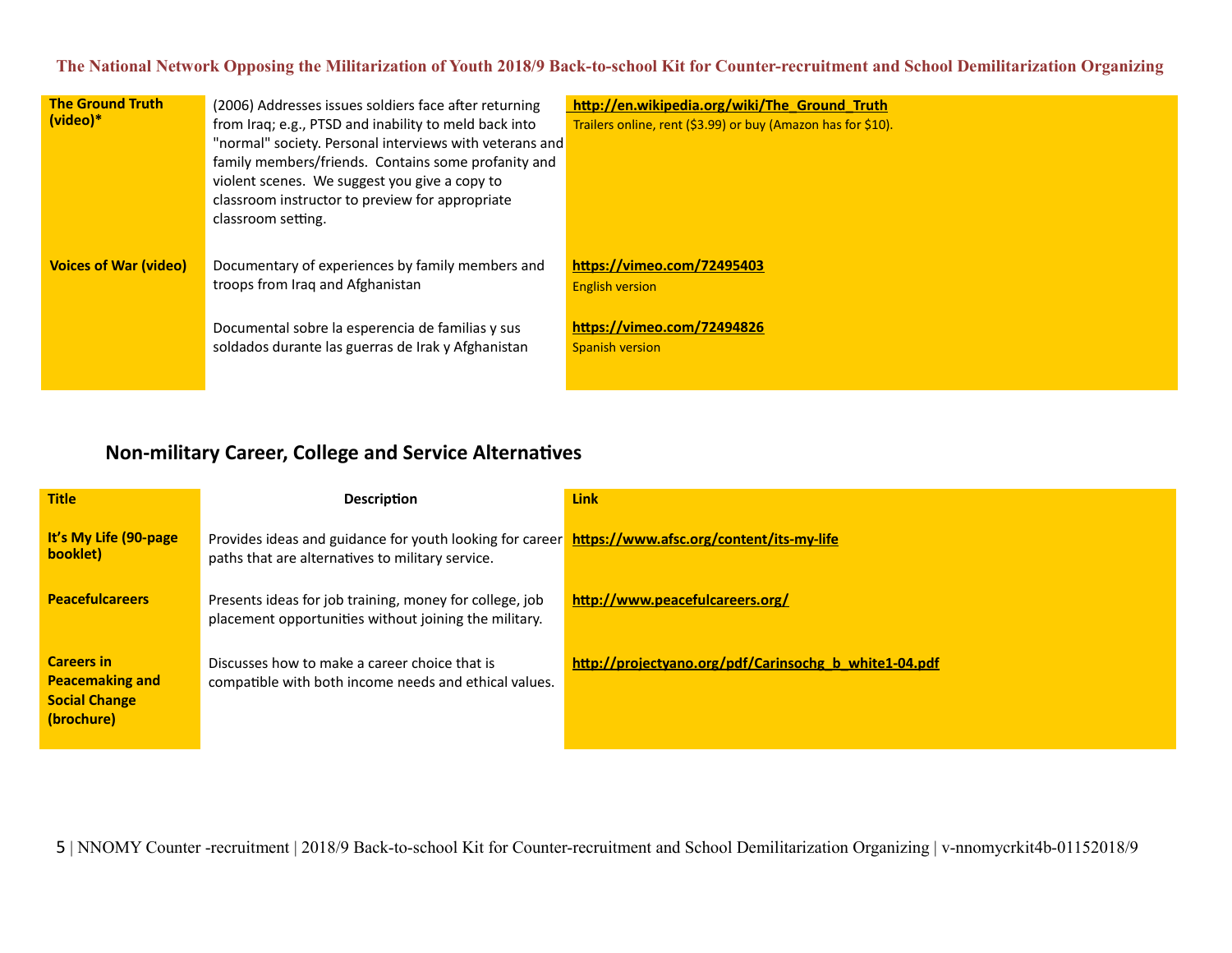| <b>A Few Examples of</b><br><b>Careers in</b><br><b>Peacemaking -</b><br><b>English/Spanish</b><br>(flyer) | Suggests ways that different careers can be used to<br>work for peace and social justice, briefly notes<br>skills/education needed for each career.                                                | http://projectyano.org/pdf/Examples Careers in peace 2006.pdf           |
|------------------------------------------------------------------------------------------------------------|----------------------------------------------------------------------------------------------------------------------------------------------------------------------------------------------------|-------------------------------------------------------------------------|
| <b>Financial Aid Resources</b><br>(multipage)                                                              | List of possible sources for college financial aid,<br>including national sources and some specific to<br>California.<br>Can be used as a model for local groups to substitute<br>local resources. | http://www.projectyano.org/pdf/FinancialAidList03-2017.docx             |
| <b>Alternative Training</b><br>and Job Placement<br><b>Resources (multipage)</b>                           | List of employment training and placement programs<br>for youth in San Diego County. Can be used as a model<br>for local groups to substitute local resources.                                     | http://www.projectyano.org/pdf/AlternativeTrainingResources03-2017.docx |

## **Gender and the Military**

| <b>Title</b>                                                                               | <b>Description</b>                                                                                                                                                                                                             | <b>Link</b>                                                                                                  |
|--------------------------------------------------------------------------------------------|--------------------------------------------------------------------------------------------------------------------------------------------------------------------------------------------------------------------------------|--------------------------------------------------------------------------------------------------------------|
| <b>What Every Girl</b><br><b>Should Know</b><br><b>About the US Military</b><br>(brochure) | Written for girls, queer and trans youth, youth of color<br>and poor youth, this newly redesigned full-color "What<br>Every Girl Should Know About the U.S. Military" brochure<br>is focused on sexual & gender-based violence | https://www.warresisters.org/store/what-every-girl-should-know-about-us-military                             |
| So You Want to Be a<br>$Man? -$<br><b>English/Spanish</b><br>(flyer)                       | Ways to "become a man" without joining the military.                                                                                                                                                                           | http://projectyano.org/index.php/literature-and-resources/military-enlistment/27-so-you-<br>want-to-be-a-man |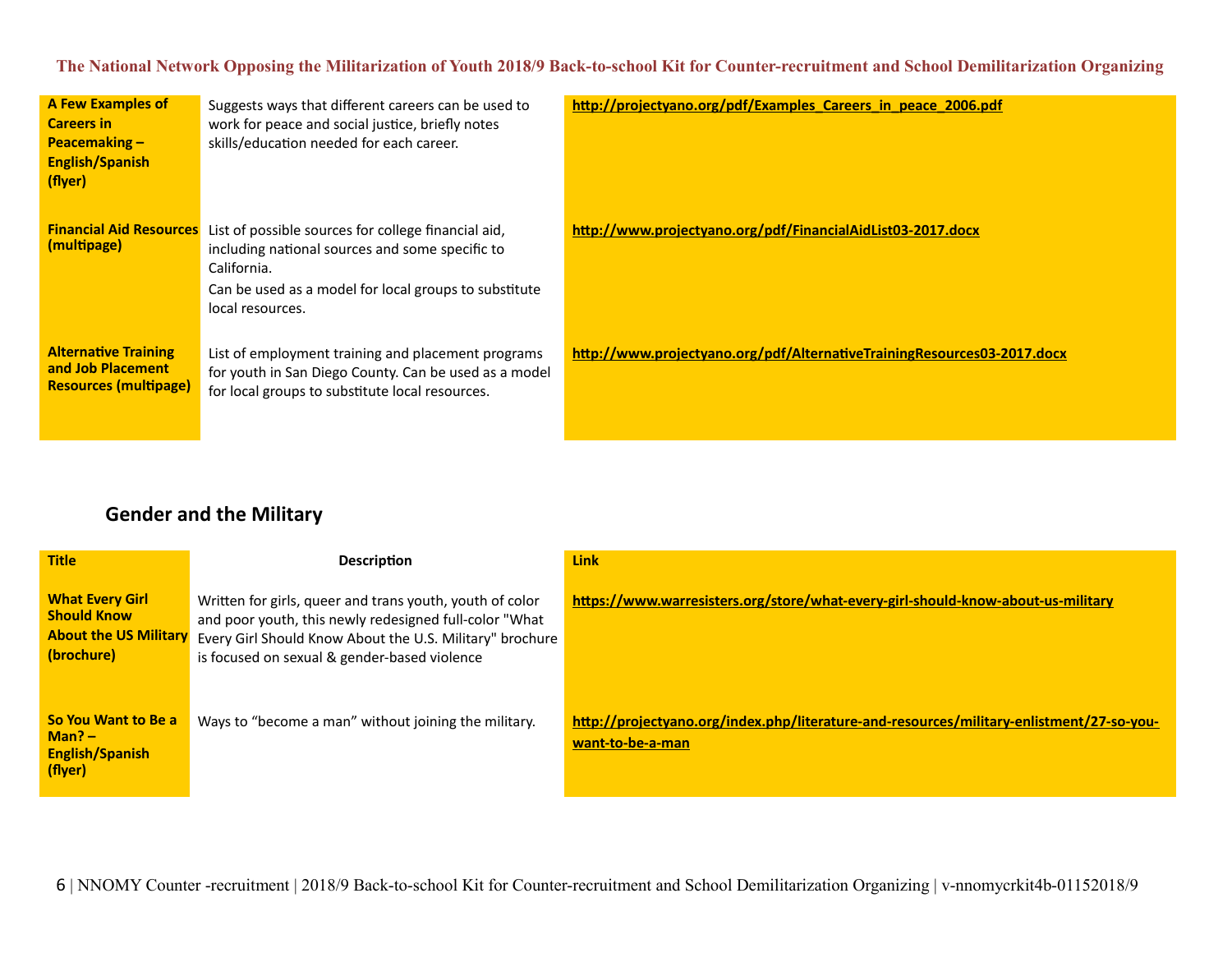**The Invisible War (video)\***

2012 documentary that investigates the epidemic of rape within the U.S. Military. Personal stories of several men and women victims of sexual assault in the military.

**[http://watchdocumentaries.com/the‐invisible‐war](http://watchdocumentaries.com/the-invisible-war)**

## **JROTC**

| <b>Title</b>                                                                                                       | <b>Description</b>                                                                                                                          | <b>Link</b>                                                                                                               |
|--------------------------------------------------------------------------------------------------------------------|---------------------------------------------------------------------------------------------------------------------------------------------|---------------------------------------------------------------------------------------------------------------------------|
| <b>How JROTC</b><br><b>Contributes to the</b><br><b>School Funding Crisis</b><br>(flyer)**                         | Explains how JROTC subsidy is calculated and why it<br>becomes an added expense for schools. For organizers.                                | http://projectyano.org/index.php/literature-and-resources/jrotc/41-how-jrotc-contributes-<br>to-the-school-funding-crisis |
| <b>Is JROTC an Extra</b><br><b>Expense for Local</b><br>Schools? (flyer)**                                         | Uses personnel budget from one school to illustrate how<br>JROTC can cost more than other educational programs.<br>For organizers.          | http://projectyano.org/index.php/literature-and-resources/jrotc/42-is-jrotc-more-<br>expensive                            |
| <b>Guide to Removing</b><br><b>Marksmanship</b><br><b>Training from High</b><br><b>Schools (multi-</b><br>page) ** | Details on how to remove JROTC marksmanship training<br>and shooting ranges, which are in over 2,000 schools<br>nationwide. For organizers. | https://nnomy.org/en/materials-training-26367/576-guide-to-banning-school-<br>marksmanship-training-04-05-18/file.html    |

## **Delayed Entry Program (DEP)**

| <b>Title</b>                                                                   | <b>Description</b>                                                                                             | <b>Link</b>                                                                                                    |
|--------------------------------------------------------------------------------|----------------------------------------------------------------------------------------------------------------|----------------------------------------------------------------------------------------------------------------|
| <b>Signed Up for the</b><br><b>Military and Want to</b><br>Get<br>Out? (flyer) | Explains how the DEP Program (known as Future Soldiers<br>Program in the Army) works and how to get out of it. | https://girightshotline.org/en/military-knowledge-base/topic/delayed-entry-program-<br>discharge-dep-discharge |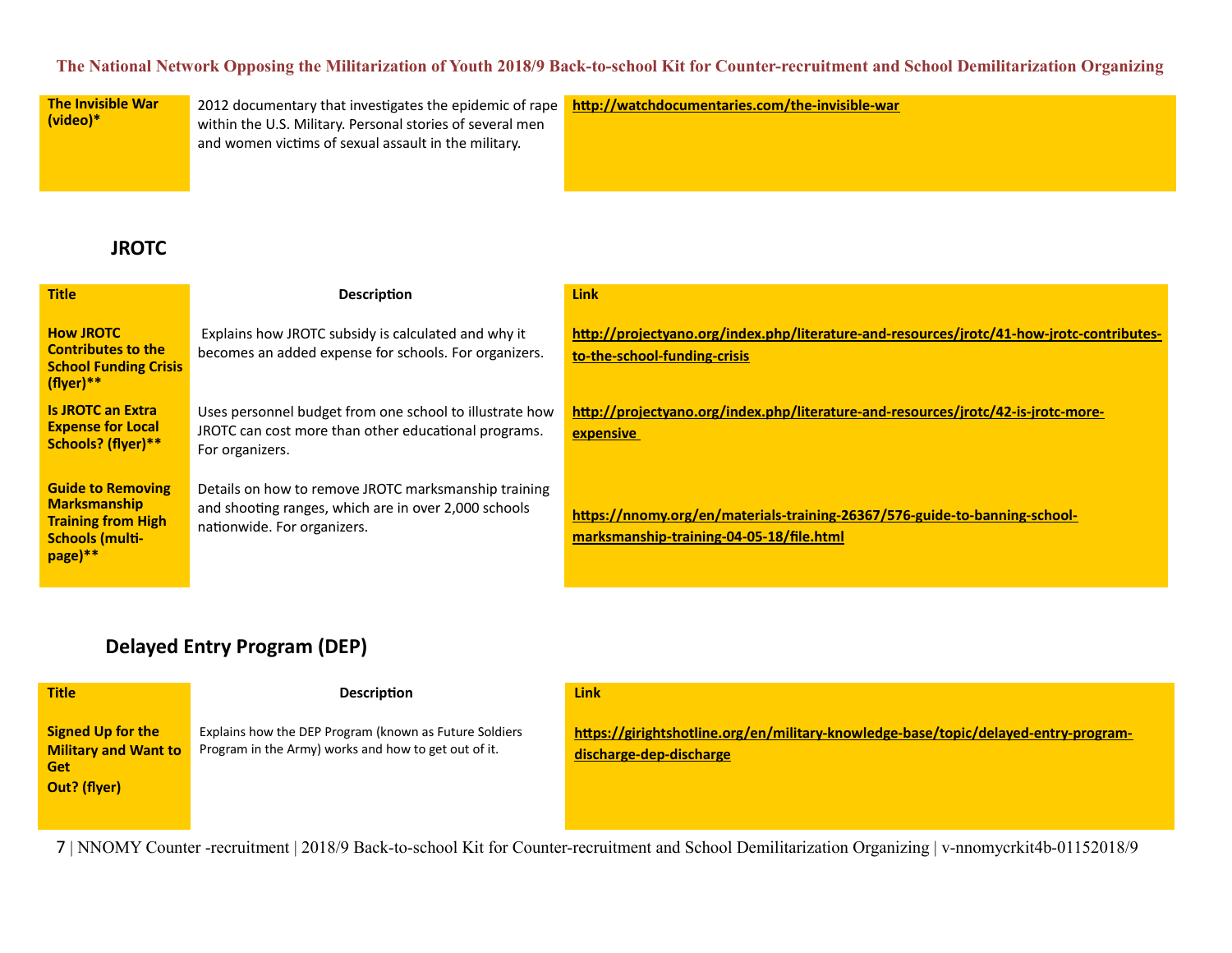**If You Changed Your Mind You May Not Have to Go. English and Spanish (flyers)**

Instructions for cancelling a DEP enlistment, English and Spanish versions.

**[http://www.projectyano.org/pdf/Recruiters\\_DEP\\_2004.pdf](http://www.projectyano.org/pdf/Recruiters_DEP_2004.pdf)**

## **Privacy (Opt Out Forms/ ASVAB etc.)**

| <b>Title</b>                                                                                                                     | <b>Description</b>                                                                                                                                                                                                                                                    | <b>Link</b>                                                                         |
|----------------------------------------------------------------------------------------------------------------------------------|-----------------------------------------------------------------------------------------------------------------------------------------------------------------------------------------------------------------------------------------------------------------------|-------------------------------------------------------------------------------------|
| <b>JAMRS Fact Sheet</b><br>and Opt Out Form<br>(flyer):                                                                          | Explains the Joint Advertising and Market Research &<br>Studies (JAMRS) database with a form for opting out of<br>the survey and recruitment databases.                                                                                                               | http://www.nwsubpep.org/images/stories/JAMRSFactSheetWithOptout.pdf                 |
| <b>Two important</b><br><b>Items For Families</b><br>with High School<br><b>Students-Opt Out</b><br>and ASVAB Testing<br>(flier) | Flier for opting out of high school recruiting lists<br>(bilingual opt-out form included) and opposing the use<br>of the military's aptitude test (ASVAB) in schools                                                                                                  | http://www.projectyano.org/pdf/ASVAB bilingualOpt-out form 8-21-15.pdf              |
| <b>Best Practices for</b><br><b>ASVAB</b> (multi-<br>page)**:                                                                    | Points out the fact that, unlike career exploration tools<br>developed by third parties, the ASVAB does not<br>automatically protect student information. It explains<br>how the different options work with the ASVAB test.<br>Geared to school counselors. (5/2013) | http://www.nwsubpep.org/images/stories/ASVAB-CEPBestPractices.2013.FINAL.logo.6.pdf |

## **Resources for Organizers**

| <b>Title</b> | <b>Description</b> | <b>Link</b> |
|--------------|--------------------|-------------|
|              |                    |             |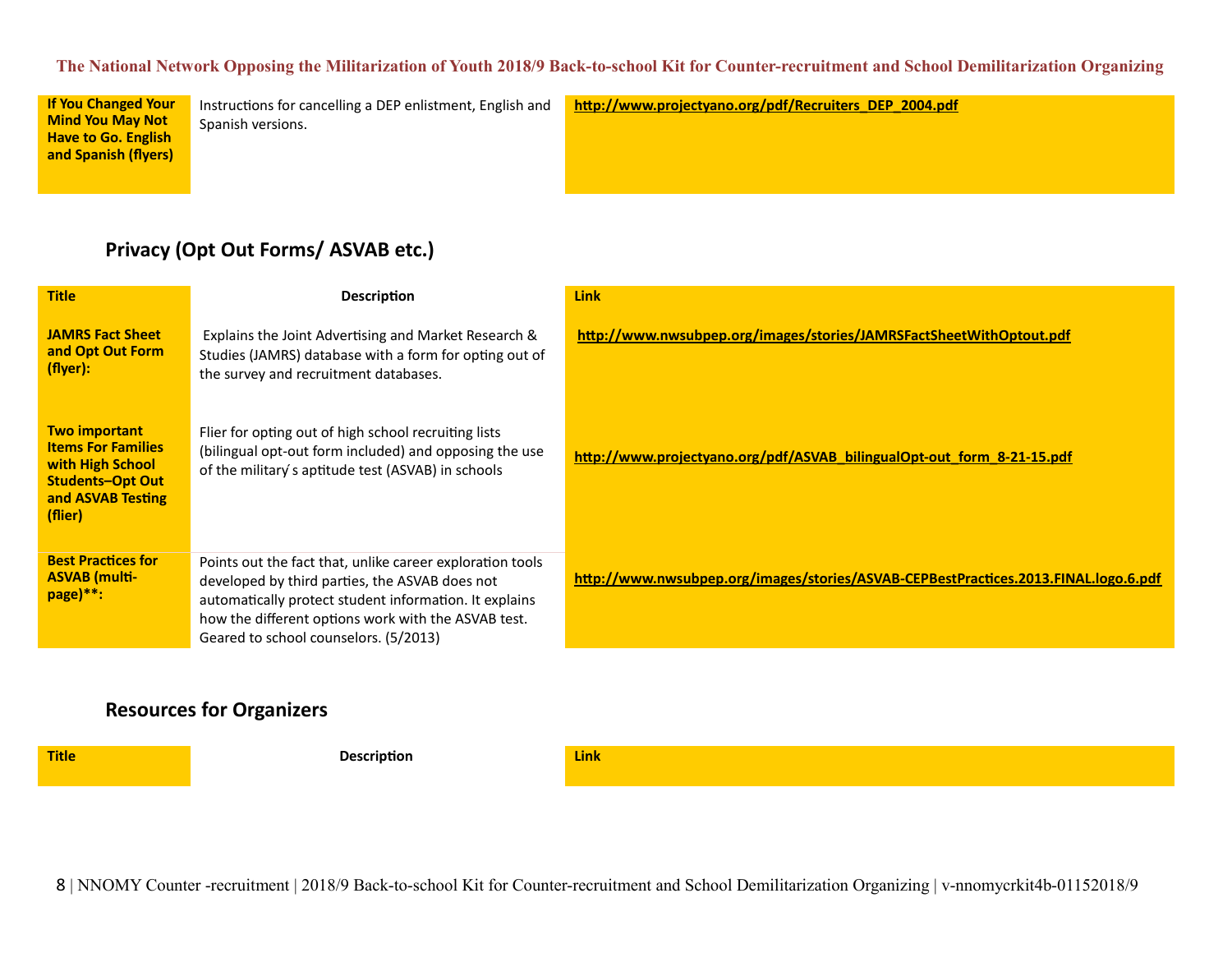| <b>Using Equal Access</b><br>to Counter<br><b>Militarism in High</b><br><b>Schools (multi-page)</b><br>$***$                                | Chronicle of efforts to gain access to schools in San<br>Diego County from 1984 to 1995 (updated 7/06):<br>outreach strategies, legal basis for equal access, lessons<br>learned,. school district letters.                            | http://www.projectyano.org/pdf/Equalaccess2006.pdf                                                                                           |
|---------------------------------------------------------------------------------------------------------------------------------------------|----------------------------------------------------------------------------------------------------------------------------------------------------------------------------------------------------------------------------------------|----------------------------------------------------------------------------------------------------------------------------------------------|
| <b>Resources for</b><br>adopting a<br>recruiting policy in<br>schools. (multi-<br>page) $**$ :                                              | Packet with resources and links from a webinar on<br>establishing policies to regulate recruiting in K-12<br>schools                                                                                                                   | http://nnomy.org/index.php/materials-training-26367/564-helpful-resources-for-<br>organizing-to-regulate-military-recruiting-in-k-12-schools |
| <b>Starting Up a Project</b><br>to Counter Military<br><b>Recruiting **</b>                                                                 | Ideas and resources for starting a local counter -<br>recruitment project                                                                                                                                                              | http://www.projectyano.org/pdf/Starting a C-r Project.pdf                                                                                    |
| <b>Actions Students</b><br><b>Can Take to Counter</b><br><b>Military Recruiting</b><br>in T heir Schools **                                 | Ideas and resources for high school students.                                                                                                                                                                                          | http://www.projectyano.org/pdf/Student Actions List 9-14-15.pdf                                                                              |
| <b>Team Member</b><br><b>Guidebook (Draft) -</b><br>tabling section **                                                                      | Although in draft form, the chapter on tabling is very<br>useful. For organizers                                                                                                                                                       | http://nnomy.org/en/resources/downloads/toolkits-guides/543-team-member-<br>guidebook/file.html                                              |
| <b>Educating Students</b><br>and Countering<br><b>Military</b><br><b>Recruitment Inside</b><br>Schools**:                                   | Powerpoint focuses on what you can do to reach and<br>educate students at the individual school level. Tactics<br>discussed include leafleting, career fairs, peace clubs,<br>tabling, speakers' bureaus, peace camps and ither ideas. | http://nnomy.org/index.php/en/resources/downloads/access-to-schools/573-cr-inside-<br>schools.html                                           |
| <b>The Nuts and Bolts</b><br>of Pursuing Policy<br><b>Changes to Counter</b><br><b>Recruitment and</b><br><b>Demilitarize</b><br>Schools**: | Powerpoint covers ways that activists have successfully<br>approached these problems gaining equal school access<br>to counter military recruiting at the policy level.                                                                | http://nnomy.org/index.php/en/resources/downloads/access-to-schools/571-cr-policy-<br>organizing.html                                        |

**The National Network Opposing the Militarization of Youth c/o On Earth Peace**